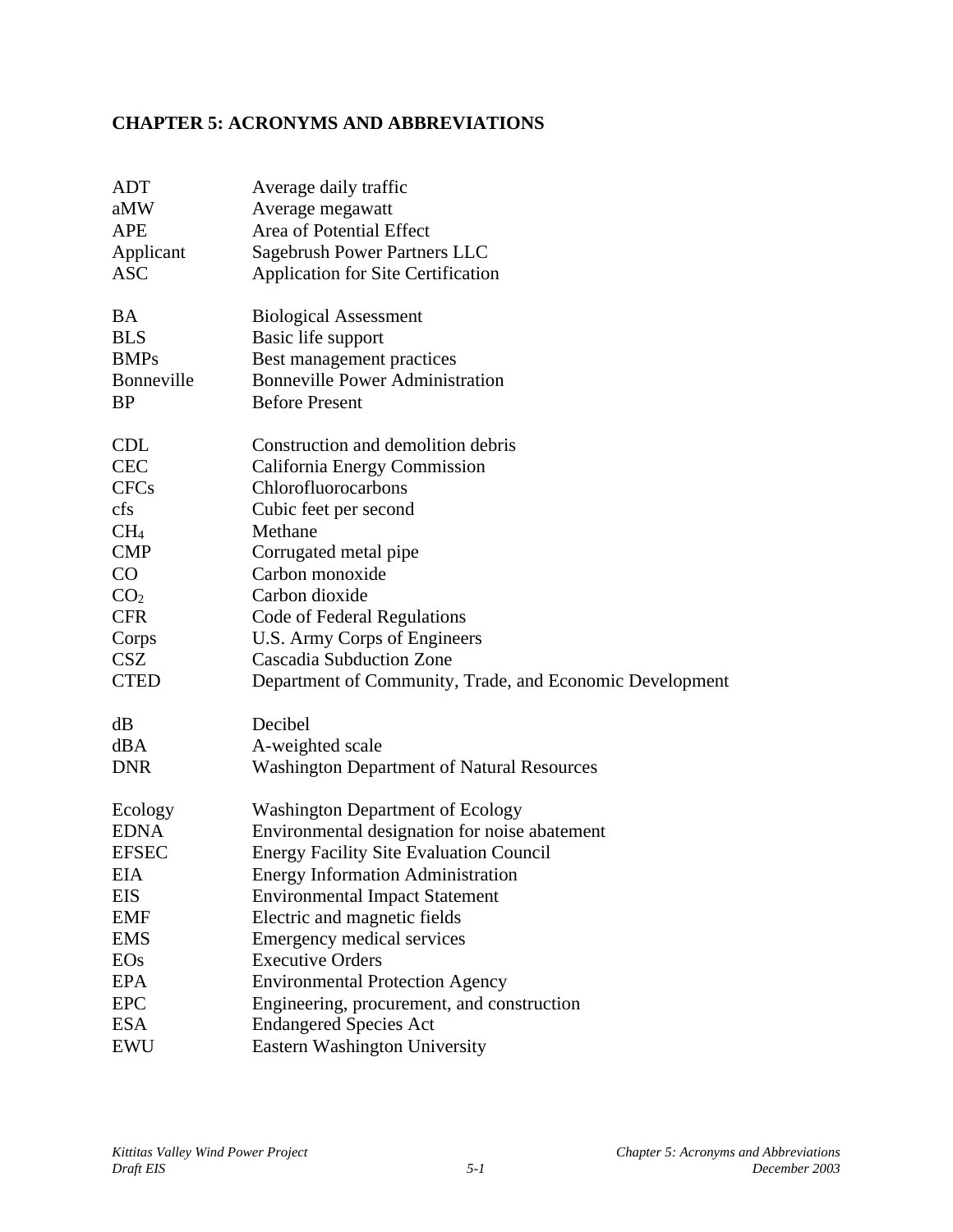| <b>FAA</b>      | Federal Aviation Administration's                |
|-----------------|--------------------------------------------------|
| <b>FCRTS</b>    | Federal Columbia River Transmission System       |
| <b>FERC</b>     | Federal Energy Regulatory Commission             |
| ft/mi           | Feet per mile                                    |
| <b>GMA</b>      | Growth Management Act                            |
| <b>GPO</b>      | Goal, Policy, Objective                          |
| <b>HAWT</b>     | Horizontal axis wind turbine                     |
| <b>HAZMAT</b>   | <b>Hazardous Materials Team</b>                  |
| <b>HCM</b>      | <b>Highway Capacity Manual</b>                   |
| Hz              | Hertz                                            |
| <b>HPA</b>      | Hydraulic Project Approval                       |
| <b>HRA</b>      | <b>Historical Research Associates</b>            |
| $I-90$          | Interstate 90                                    |
| <b>IEC</b>      | <b>International Electrotechnical Commission</b> |
| <b>IPCC</b>     | Intergovernmental Panel on Climate Change        |
| <b>IRP</b>      | <b>Integrated Resource Plan</b>                  |
| <b>ITE</b>      | <b>Institute of Transportation Engineers</b>     |
| <b>IWC</b>      | <b>International Wind Corporation</b>            |
| <b>JARPA</b>    | Joint Aquatic Resource Permit Application        |
| <b>KCC</b>      | <b>Kittitas County Code</b>                      |
| <b>KRD</b>      | <b>Kittitas Reclamation District</b>             |
| kg              | Kilograms                                        |
| kV              | Kilovolt                                         |
| kV/m            | Kilovolts per meter                              |
| <b>KVWPP</b>    | Kittitas Valley Wind Power Project               |
| kW              | Kilowatt                                         |
| $L_{\text{eq}}$ | Equivalent sound pressure level                  |
| <b>LADWP</b>    | Los Angeles Department of Water and Power        |
| <b>LLC</b>      | Limited liability corporation                    |
| LOS             | Level-of-service                                 |
| mG              | Milligauss                                       |
| MM              | <b>Modified Mercalli</b>                         |
| <b>MP</b>       | Milepost                                         |
| mph             | Miles per hour                                   |
| <b>MVM</b>      | Million vehicle-miles                            |
| MW              | Megawatts                                        |
| <b>MWh</b>      | Megawatt hour                                    |
|                 |                                                  |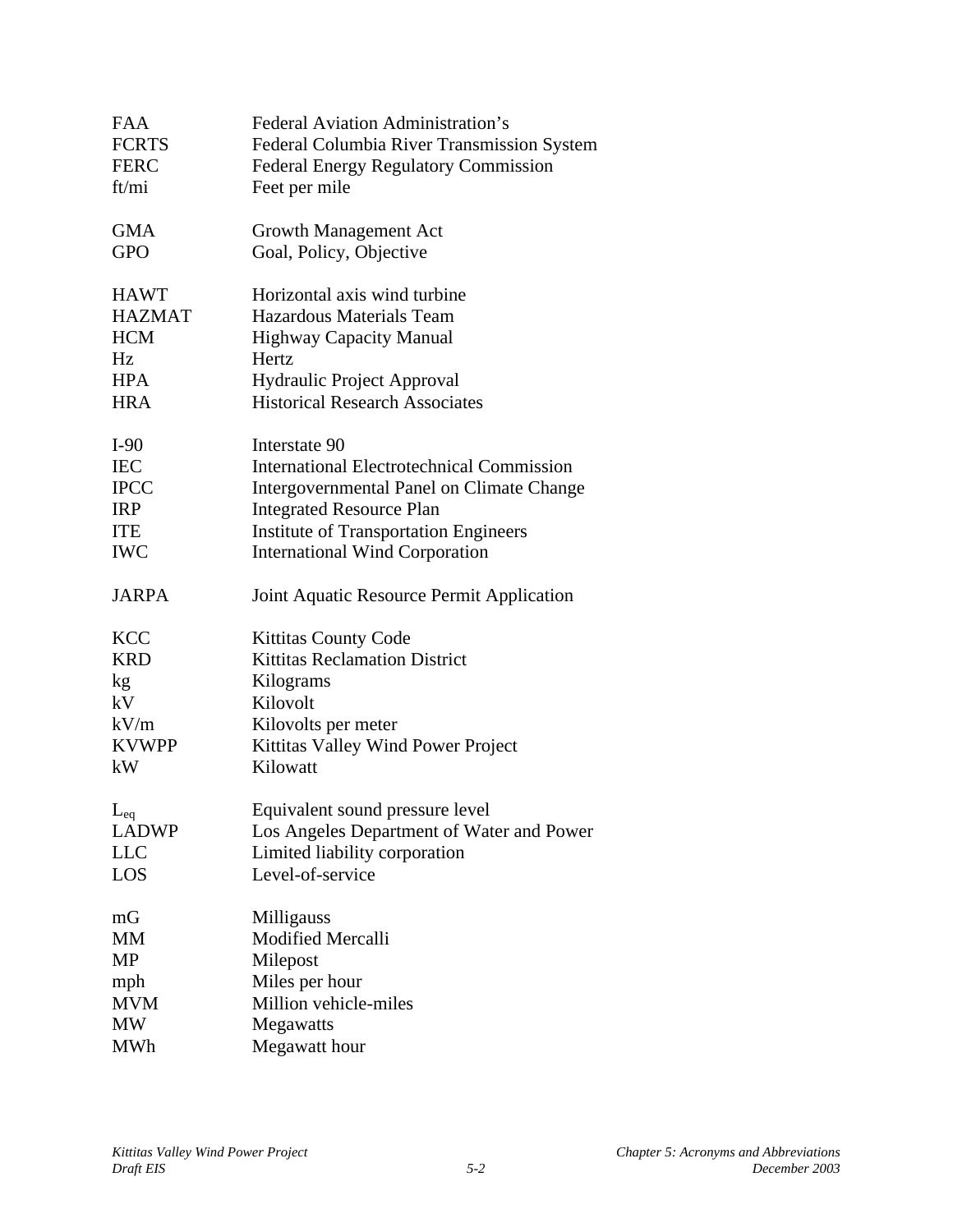| $N_2O$        | Nitrous oxide                                          |
|---------------|--------------------------------------------------------|
| <b>NAAQS</b>  | National Ambient Air Quality Standards                 |
| <b>NAGPRA</b> | Native American Graves Protection and Repatriation Act |
| <b>NAS</b>    | <b>National Airspace System</b>                        |
| <b>NESC</b>   | National Electrical Safety Code                        |
| <b>NHPA</b>   | <b>National Historic Preservation Act</b>              |
| $NO_{x}$      | Nitrogen oxides                                        |
| <b>NOAA</b>   | National Oceanic and Atmospheric Administration        |
| <b>NOC</b>    | Notice of Construction                                 |
| <b>NOI</b>    | Notice of Intent                                       |
| <b>NPDES</b>  | National Pollutant Discharge Elimination System        |
| <b>NREL</b>   | National Renewable Energy Laboratory                   |
| <b>NRHP</b>   | National Register of Historic Places                   |
| <b>NWI</b>    | National Wetland Inventory                             |
| <b>NWP</b>    | Nationwide Permit                                      |
| <b>NWPCC</b>  | Northwest Power and Conservation Council               |
| O&M           | Operations and maintenance                             |
| $O_3$         | Ozone                                                  |
| <b>OAHP</b>   | Office of Archaeology and Historic Preservation        |
| <b>OFM</b>    | <b>Office of Financial Management</b>                  |
| <b>OSHA</b>   | Occupational Safety and Health Administration          |
| <b>PGE</b>    | <b>Portland General Electric</b>                       |
| $PM_{10}$     | Particulate matter less than 10 micrometers in size    |
| $PM_{2.5}$    | Particulate matter less than 2.5 micrometers in size   |
| <b>PPA</b>    | Power purchase agreement                               |
| <b>PSD</b>    | Prevention of Significant Deterioration                |
| <b>PSE</b>    | <b>Puget Sound Energy</b>                              |
| <b>PUD</b>    | <b>Public Utility District</b>                         |
| QA/QC         | <b>Quality Assurance/Quality Control</b>               |
| <b>RCW</b>    | Revised Code of Washington                             |
| <b>REPP</b>   | Renewable Energy Policy Project                        |
| <b>RFP</b>    | Request for proposals                                  |
| <b>ROWs</b>   | Rights-of-way                                          |
| <b>RPM</b>    | Rotations per minute                                   |
| <b>RSA</b>    | Rotor swept area                                       |
| <b>RTOs</b>   | <b>Regional Transmission Organizations</b>             |
| RV            | Recreational vehicle                                   |
| <b>SCADA</b>  | <b>Supervisory Control and Data Acquisition</b>        |
| <b>SEPA</b>   | <b>Washington State Environmental Policy Act</b>       |
| <b>SMP</b>    | <b>Shoreline Master Program</b>                        |
| <b>SR</b>     | <b>State Route</b>                                     |
| <b>SWPPP</b>  | <b>Storm Water Pollution Prevention Plan</b>           |